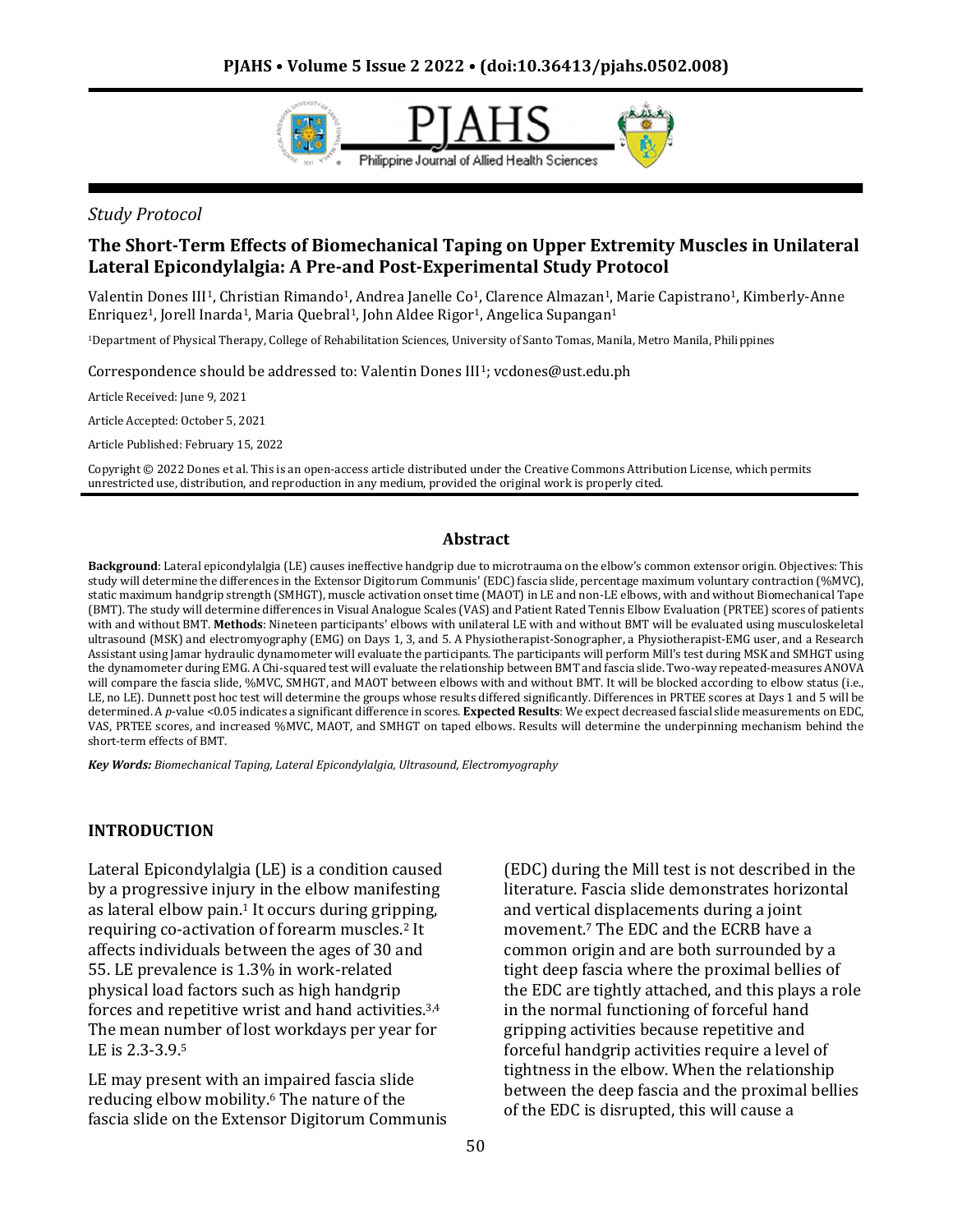decreased stiffness on the elbow. As a result, there will be an increased slide of the EDC in individuals with LE (*p*=0.06).<sup>8</sup> Decreased elbow stiffness is assumed to reduce the EDC resistance to wrist flexion during the Mill test. It also indicates the inability of the elbow to resist rapidly changing forces associated with handgrip activities.8,9

Repetitive forearm extensor activity may strain the regular dense connective tissue (RDCT) associated with lateral elbow pain.<sup>10</sup> The forearm extensor muscles are attached to the lateral epicondyle through this RDCT.<sup>10</sup> During a static maximum handgrip test (SMHGT), the RDCT pulls on the lateral epicondyle transferring tensile forces.<sup>10</sup> The authors assumed that the repetitive contraction of the forearm extensor muscles strains the RDCT and the lateral epicondyle. Electromyography (EMG), which measures upper extremity muscle activity, is still not tested during SMHGT of participants with unilateral LE.

Through EMG, muscle imbalance between agonist and antagonist muscles (flexors vs. extensors) in the shoulder, arm, and forearm were investigated in the literature as a possible cause for LE.11,12 Percentage maximal voluntary contraction (%MVC) and muscle activation onset time (MAOT) were reported for forearm and arm muscles during tennis play. <sup>11</sup> Due to the involvement of shoulder, arm, and forearm muscles, upper extremity weakness exists in patients with LE.<sup>11</sup>

Biomechanical Taping (BMT), an inelastic tape put over the painful elbow aiming to elevate and tighten the fascia and skin, helped 23 participants with unilateral LE.<sup>13</sup> BMT application resulted in a significant reduction of lateral elbow pain (*p*<0.05) and an improvement of handgrip strength  $(p \le 0.01)$ <sup>13</sup> BMT is assumed to minimize fascial mobility, allow more slides for the EDC muscle, and reduce elbow stiffness via fascia lift.<sup>13</sup> The effects of BMT on fascia slide on EDC and EMG activities in the shoulder, arm, and forearm muscles will determine the underlying physiologic mechanism of BMT in pain reduction and functional improvement.

We assume a lesser fascia slide and greater %MVC and SMHGT in the taped elbow than nontaped elbows. This study aims to determine the short-term effects of BMT, in particular the differences in the measured fascia slide on EDC, VAS and PRTEE scores, %MVC, MAOT of EDC, FDS, ECR, FCR, and MD during SMHGT in these conditions: Non-LE elbows without BMT versus LE elbows without BMT; Non-LE elbows with BMT versus LE elbows with BMT.

### **METHODS**

**Ethics Approval**. This Ethics Review Committee of the College of Rehabilitation Sciences of the University of Santo Tomas (UST-CRS) approved this study.

**Study Design**. This study is experimental in nature that will use a time series and pretestposttest design. The participants will be assessed and treated on Days 1, 3, and 5.

**Sample Size Calculation**. Using G\*Power 3.1.9.2, 19 participants with unilateral LE are needed to determine the PT-Sonographer and PT-EMG user's reliability in determining the characteristics of the fascia overlying the EDC and quantifying the cross-sectional area of EDC (Phase 1). The basis of the computation includes (a) correlation of 0.60, (b) alpha-value of 0.05, (c) power of 0.80. The sample size for the Phase 2 study will be estimated using the EDC slide measurements from Phase 1. No studies are reporting the effects of BMT on EDC fascia slides during Mill's test.

**Participants**. Table 1 shows the eligibility criteria that will be used to screen the participants.

**Recruitment.** Participants with unilateral LE will be recruited using the purposive sample strategy from these places in Metro Manila, Philippines:

a. Barangay 421 of Pureza, Manila

b. Barangays 509, 499, 489, and 507 of Sampaloc, Manila

c. Mandaluyong City

d. Barangay 645 of San Miguel, Manila

e. Food outlets surrounding UST and in the University belt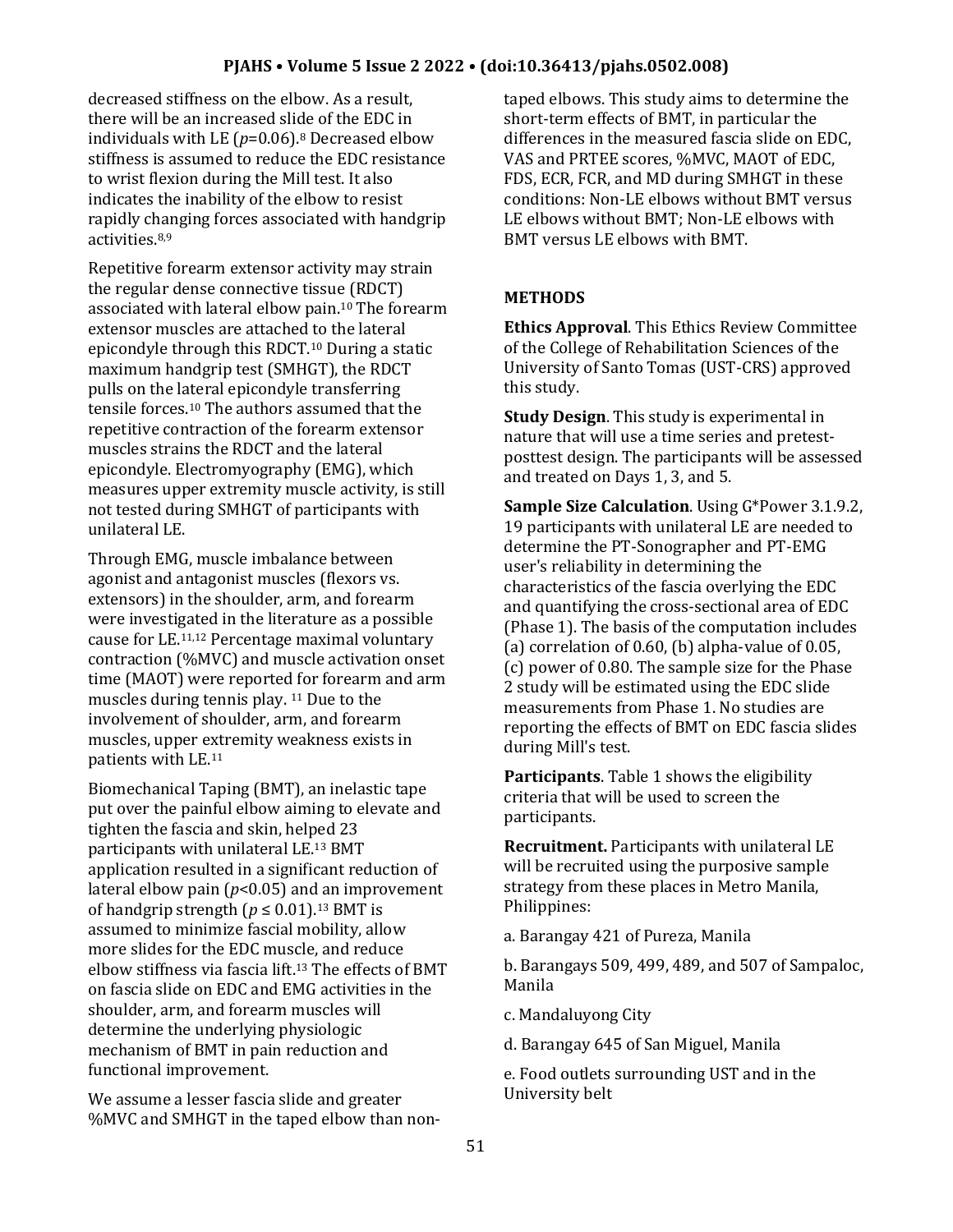| Table 1. Inclusion and Exclusion Criteria. |  |
|--------------------------------------------|--|
|--------------------------------------------|--|

| <b>Inclusion Criteria</b>             | <b>Exclusion Criteria</b>                |
|---------------------------------------|------------------------------------------|
| a. Age $30-55$ years                  | a. Malignancy,                           |
| b. Elbow pain confined on the dorsal  | b. Pregnant women,                       |
| proximal third of the forearm between | c. Bilateral elbow pain,                 |
| the elbow crease and 5cm distal to it | d. Systemic diseases known to cause      |
| c. Positive to at least one of the    | general body malaise,                    |
| provocation tests: Cozen, or Mill, or | e. Fracture of the involved extremity    |
| <b>Maudsley Test</b>                  | and neck,                                |
|                                       | f. Elbow osteoarthritis,                 |
|                                       | g. Recent blunt force trauma,            |
|                                       | h. Motor vehicular accident,             |
|                                       | i. Surgery and treatment in the last six |
|                                       | months.                                  |

The researchers will recruit participants by disseminating information on social media, sending leaflets and brochures. An experienced and licensed physiotherapist will conduct a screening process of the potential participants using an initial screening checklist. The researchers, then, will orient eligible participants on the aims and mechanics of the study. Participants who agree will sign informed consent papers. A licensed physiotherapist will evaluate those who meet the criteria using an evaluation form for LE.

**Assessors**. The three MSK assessors are the PT-Sonographer and two physiotherapists to read the MSK video images using the WMP and Tracker. The Case Report Form 1a will account for the findings of the MSK assessors. The PT-Sonographer has 19 years of physiotherapy practice with three years of diagnostic ultrasound experience. He has trained in MSK, general, and vascular imaging techniques. The two physiotherapists have over seven years of manual physiotherapy experience in treating musculoskeletal pain. One of the two physiotherapists has training on MSK use.

A PT-EMG user with three years of EMG experience will determine the %MVC and MAOT of upper extremity muscles.

The Research Assistant, a registered physiotherapist with over three years of manual physiotherapy experience, will use the Jamar hydraulic dynamometer in quantifying the participant's SMHGT.

**Intervention.** Biomechanical Tape will be applied on elbows with and without LE following the standard BMT application technique. The researcher will place a base BMT strip without tension over the elbow. With the participant's wrist held in extension, the researchers will place two strips of BMT to the participant's elbow. The researcher will anchor the first strip of BMT on the lateral aspect of the base of the BMT fascia tape, creating a skin-fascia lift on the proximal aspect of the elbow.<sup>13</sup> The researcher will anchor the second strip of BMT on the medial aspect of the base BMT fascia tape. A similar BMT approach will be used on the proximal forearm with the participant's wrist in a neutral then flexed position. While the wrist is fully flexed, the researcher will apply a cover-up BMT strip over the proximal forearm.

The participant's elbows will then undergo evaluation using MSK and EMG. The directions and degree of fascial excursion of EDC with and without BMT will be determined through MSK. EMG will measure the activity of the forearm extensor muscles and detect any possible muscle imbalance between the agonist and antagonists. The muscles that would be measured for EMG activity are the extensor carpi radialis (ECR), flexor carpi radialis (FCR), EDC, flexor digitorum superficialis (FDS) on the forearm, and middle deltoid (MD) on the arm.

### **Instruments**

*Equipment.* The 5–13 MHz linear broadband transducer of the HS1 Konica Minolta MSK will capture the EDC fascia sliding in the presence and absence of BMT in elbows with and without the LE.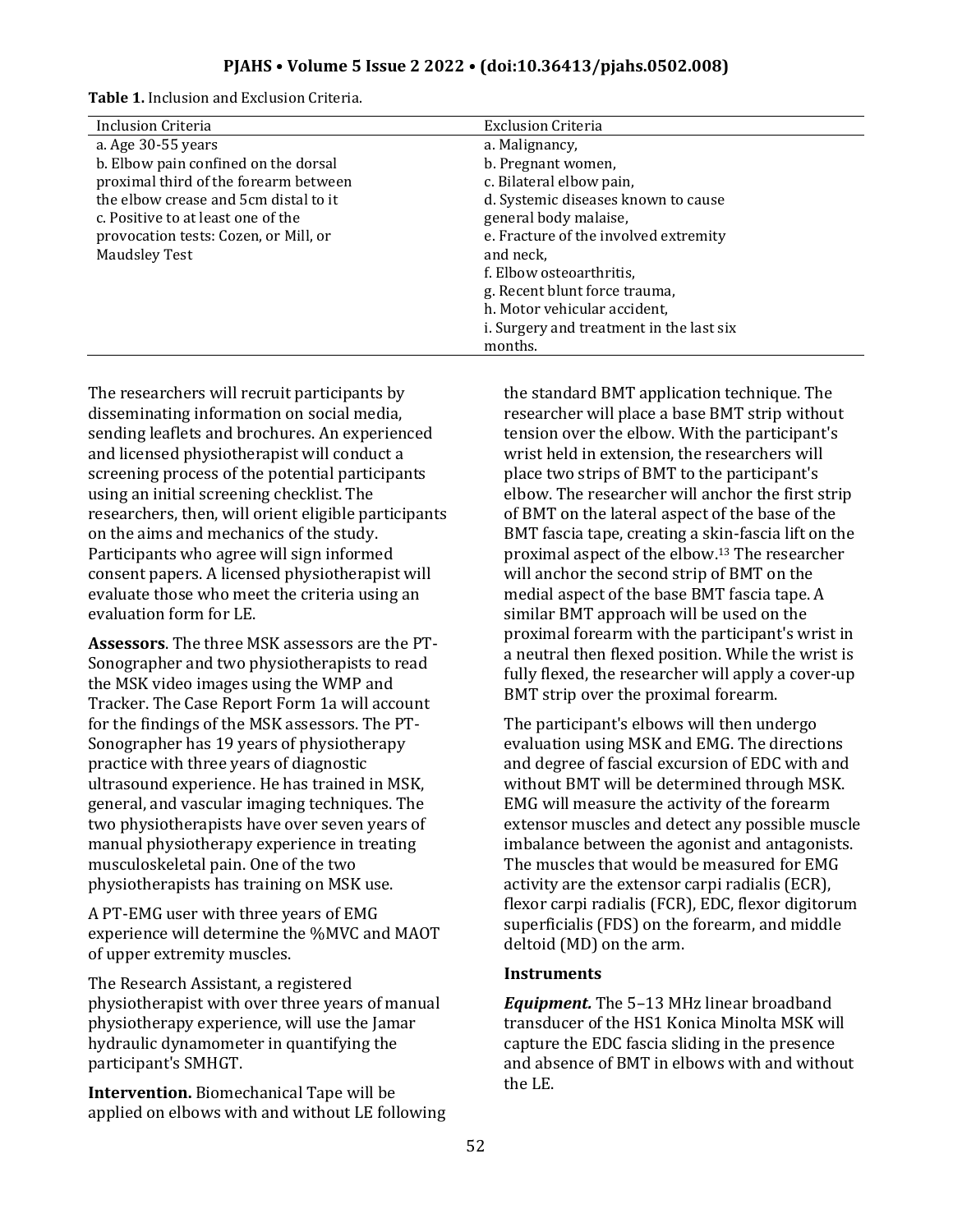The Delsys 16 channel wireless sEMG system with EMGWorks® Software is a surface EMG machine that will measure the %MVC and MAOT of ECR, EDC, FDS, FCR, and MD during SMHGT.

Biomechanical Tape, an inelastic tape, is used on the elbows of participants. BMTs are hypoallergenic, skin-like tapes with high adhesive strength 5 cm high and 10 yards long.

The mechanical test jig is a wrist jointed contraption that will position and hold the tested elbow in extension, forearm pronation, and wrist neutral using Velcro straps.

*Software.* Windows Media Player (WMP) is a video player and an image viewing application by Microsoft for personal computers with a Microsoft Windows operating system.<sup>16</sup>

Tracker 5.0 © 2018 is a free video analysis and modeling tool developed by Douglas Brown and Wolfgang Christian on the Open Source Physics Java Framework.<sup>16</sup> The Tracker shows the fascia slide direction and quantifies the fascia slide of the right upper trapezius in millimeters (mm). It uses normalized cross-correlation to follow frame-to-frame in the video, a rectangular area known as a template.<sup>16</sup>

**Outcome Measures**. The VAS is a 10cm long horizontal line. The extremes of this define the minimum and maximum intensity of perceived pain. A score of zero is described as 'no pain' while ten is described as 'worst possible pain.' The VAS is sensitive to measuring the perceived pain and is also reliable (measurements between groups).17,18,19

The participant's SMHGT strength is determined using the handheld Jamar hydraulic dynamometer, which is highly recommended in measuring grip strength.<sup>20</sup> ICC values of 0.85- 0.98 for an expert's intra-tester and inter-tester reliability using the handheld dynamometer are clinically acceptable.<sup>21</sup>

The PRTEE is 15 questions that quantify the average level of pain and function in patients with LE (maximum score: 100, minimum score: 0). PRTEE presents high reliability (*r*= 0.89) and sensitivity (sensitivity=0.96) in evaluating LE patients.22,23

The Motion Tracking Analysis Program is software that measures body structures' linear displacement in pixels. This program provides coordinate values per frame while tracking after identifying the structure's location. Also, the program tracks an area that is rectangular and, using cross-correlation, uses the subsequent frames as a reference point. The intra-tester and inter-tester reliability were moderate to good, with an ICC score of 0.67-1.00 in analyzing MSK videos.<sup>8</sup>

**Procedures**. The researchers will evaluate both elbows with unilateral LE with and without BMT, using MSK and EMG on Days 1, 3, and 5. This study will determine the effects of BMT on participants with unilateral LE on test days. The researcher- in-charge will prepare the test site and collect the data using the MSK, EMG, and Jamar hydraulic dynamometer. The Research Assistant will record participants' responses using the Case Report Forms. The three MSK assessors will use a Case Report Form in determining the direction and quantifying the fascia slide on EDC using platforms WMP and Tracker. The PT-EMG user will record the results of their EMG analysis both on the Case Report Form.

*Day 1.* This is the MSK procedure. Initially, the participant will answer the PRTEE and VAS. Afterward, the PT-Sonographer will scan the right elbow while the participant does Mill's test. The Research Assistant will ask for the participant's VAS during Mill's test. The procedure is repeated with the right elbow taped. Then the PT-Sonographer will scan the left elbow using the same MSK procedure.

This is the EMG procedure. The PT-Sonographer will use the MSK to determine the participant's forearm muscles' largest cross-sectional area, which will guide the placement of EMG markers on the EDC, ECR, FDS, FCR, and MD. The PT-EMG user will perform crosstalk minimization with non-tested muscles. The participant will perform the right SMHGT, rate the pain, and rest. This evaluation is performed first without BMT and subsequently with BMT. The same EMG procedure is done on the left side.

After the MSK and EMG procedures, the participants will perform the gentle passive stretch on these muscles: (a) MD; (b) triceps; (c) biceps; (d) forearm wrist flexors; (e) forearm wrist extensors, in both elbows for five times,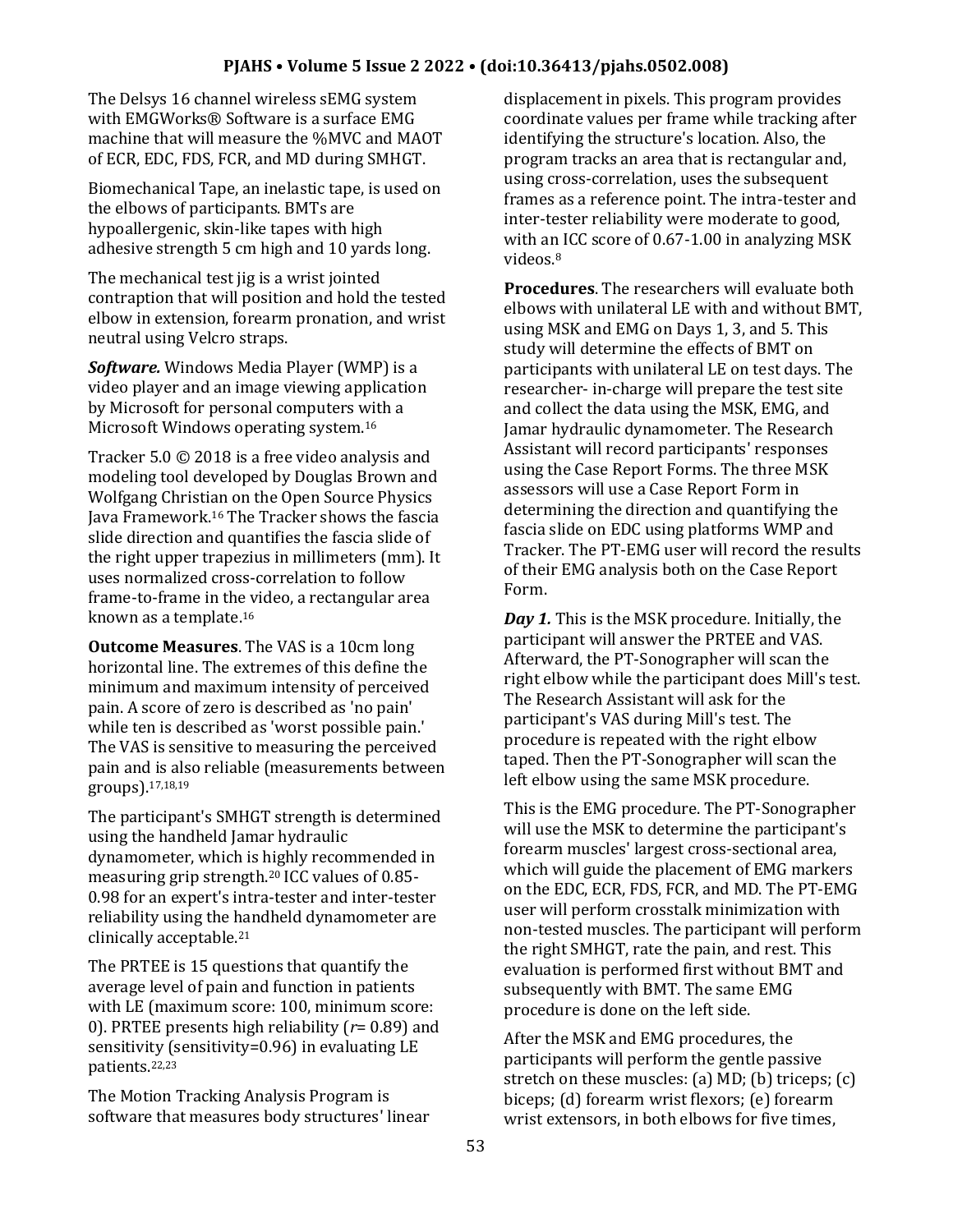each held 30 seconds. A pamphlet containing instructions and illustrations of the flexibility exercises alleviating lateral elbow pain will be given to each participant.

*Days 2 and 4.* The participants will tape their LE elbows for three hours using BMT.

*Day 3.* The MSK and EMG procedures from Day 1 are repeated on Day 3, except for PRTEE.

*Day 5.* This is the MSK procedure. Initially, the participants will answer the VAS. The PT-Sonographer will scan the right and left elbows without BMT at first, then with BMT. The participant reports their VAS during Mill's test.

This is the EMG procedure. The PT-Sonographer will determine the upper extremities' larges cross-sectional area for crosstalk minimization. The participant will report the VAS before and during the SMHGT. The participant will grip the Jamar hydraulic dynamometer without BMT then with BMT. The participant will answer the VAS during SMHGT. The same EMG procedure is repeated on the left upper extremity.

After the MSK and EMG procedures, the Research Assistant will perform the gentle passive stretch on the participant's wrist flexors and wrist extensors in both elbows five times, each held for 30 seconds.

# **Data analysis**

*Phase 1.* The ICC will determine the reliability of the PT-Sonographer and EMG operator in analyzing the fascia slide on EDC and electromyographic activities of the bilateral upper extremities. The guidelines by Landis will be used to interpret the ICC of the examiner.<sup>24</sup>

The researchers will consider a minimum score of >=0.40 Kappa and ICC to establish the intrarater reliability of the examiner.<sup>25</sup>

*Phase 2*. The Chi-squared test will test the relationship between BMT and the direction of the fascia slide on each test day. A *p*-value of <0.05 indicates a significant relationship between BMT and the direction of the fascia slide.

The two-way repeated-measures ANOVA will determine differences in fascia slide, %MVC and MAOT between elbows with and without LE based on BMT application and blocked according to elbow status. Dunnett's test will determine the groups whose results differed significantly. A *p*value of <0.05 indicates a significant difference.

Repeated-measures ANOVA will determine differences in SMHGT between LE (taped) and non-LE elbows (not taped) between three test days. Dunnett's test will determine the groups whose results differed significantly. A *p*-value= <0.05 indicates a significant difference in scores between groups.

Repeated-measures ANOVA will compare the VAS and PRTEE scores between elbows with and without LE in three test days. Dunnett's test will then determine the groups whose results differed significantly.

The study will use STATA for statistical treatments, a statistical software that allows data management and presentation developed by StataCorp.

# **EXPECTED RESULTS**

We expect decreased fascial slide on EDC, VAS, and PRTEE scores, increased %MVC and MAOT, and SMHGT in participants with taped LE elbows. The study will benefit patients and physical therapists in the academic and clinical settings as it provides evidence on the shortterm effects of BMT on pain reduction and functional improvement in patients with LE. This study can lead to further investigations on BMT use in managing pain in other musculoskeletal conditions.

# **Individual author's contributions**

VD; Conceptualized the study's overarching idea, wrote the research proposal, supervised the performance of the entire research study, supervised the co-authors in the write-up and revisions, contributed the conception and design of the study, participated in the drafting, revising and finalization processes of the paper to be published; CR; Conceptualized the EMG part of the study, supervised the implementation of the entire research study, supervised the co-authors in the write-up and revisions, participated in the finalization of the paper to be published; AC; Served as the liaison between the author and the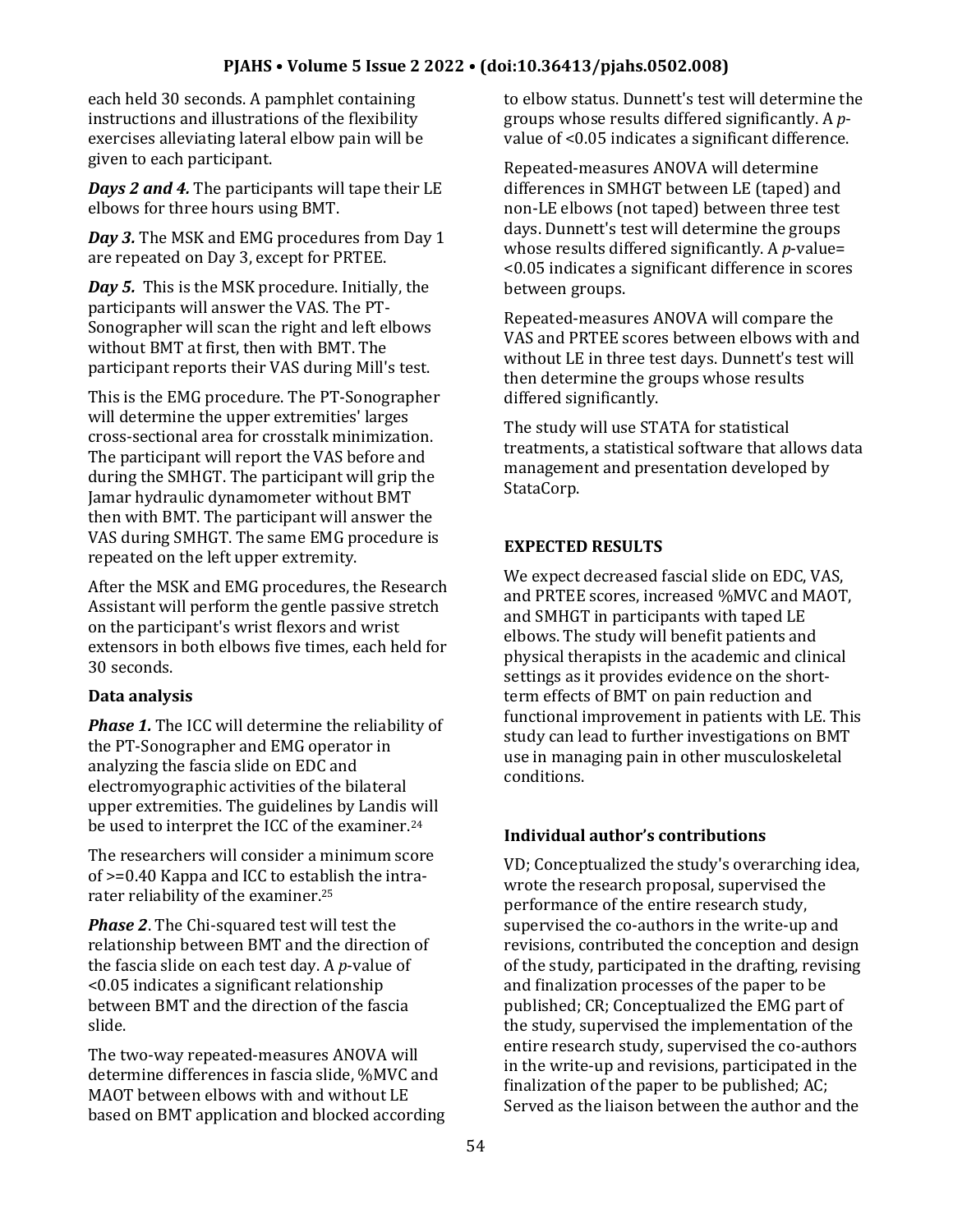co-authors, assigned and distributed equal assignments and work distribution to the coauthors, reviewed resources for the related literature of the study for instrumentation and analytic purposes, created and planned the study's methodological framework, and coordinated and administered the indentures such as informed consent forms and needed paperwork for the project, contributed the conception and design of the study, made contributions in drafting and revising the study, participated in the finalization of the paper to be published; CA, MC, KE, JI, MQ, JR, AS; reviewed resources for the study's related literature for instrumentation and analytic purposes, managed and administered indentures such as informed consent forms and needed proposal documents, developed, designed the study's methodological framework, initiated the conceptualization of visualization, and data presentation through illustrations and tables, contributed the conception and design of the study, made contributions in drafting and revising the study, participated in the finalization of the paper to be published.

# **Disclosure statement**

This study did not receive funding from any public or private institution inside or outside the University of Santo Tomas.

# **Conflicts of interest**

The authors of this study declare that the principal author is a member of the editorial board of the Philippine Journal of Allied Health Sciences. VCD is the creator of Biomechanical Tape. His company PainFree Management and Consulting, Inc. markets the product to help management the pain of individuals with musculoskeletal conditions.

# **Glossary of Abbreviations**

The following spell out the meanings of the significant standard and nonstandard acronyms and initials found in the study:

BMT: Biomechanical Taping

ECR: Extensor Carpi Radialis

EDC: Extensor Digitorum Communis EMG: Electromyography FCR: Flexor Carpi Radialis FDS: Flexor Digitorum Superficialis LE: Lateral Epicondylalgia MAOT: Muscle Activation Onset Time MD: Middle Deltoid MSK: Musculoskeletal Ultrasound PRTEE: Patient Rated Tennis Elbow Evaluation SMHGT: Static Maximum Handgrip Strength VAS: Visual Analogue Scale WMP: Windows Media Player %MVC: Percentage Maximum Voluntary Contraction

### **Supplementary Material**

# **[Supplementary Material A.](https://drive.google.com/file/d/1smk1-DgCPGMxfO7aOBtgWuPvGR9UQYs0/view?usp=sharing)** Assessment Tool.

### **References**

- 1. Walz DM, Newman JS, Konin GP, Ross G. Epicondylitis: pathogenesis, imaging, and treatment. Radiographics. 2010 Jan;30(1):167–84. DOI: 10.1148/rg.301095078
- 2. Shiri R, Viikari-Juntura E. Lateral and medial epicondylitis: role of occupational factors. Best Practice and Research Clinical Rheumatology. 2011 Feb;25(1):43–57. DOI: 10.1016/j.berh.2011.01.013
- 3. Shiri R, Viikari-Juntura E, Varonen H, Heliövaara M. Prevalence and determinants of lateral and medial epicondylitis: a population study. American Journal of Epidemiology. 2006 Dec 1;164(11):1065–74. DOI: 10.1093/aje/kwj325
- 4. Walker-Bone K, Palmer KT, Reading I, Coggon D, Cooper C. Prevalence and impact of musculoskeletal disorders of the upper limb in the general population. Arthritis Care & Research. 2004 Aug 15;51(4):642–51. DOI: 10.1002/art.20535
- 5. Darmawan J, Valkenburg HA, Muirden KD, Wigley RD. The prevalence of soft-tissue rheumatism. Rheumatology International. 1995 Sep 1;15(3):121–4. DOI: 10.1007/BF00302129
- 6. Bianchi S, Martinoli C. Ultrasound of the Musculoskeletal System. Springer Science & Business Media. 2007 Dec 3.
- 7. Guimberteau JC, Sentucq-Rigall J, Panconi B, Boileau R, Mouton P, Bakhach J. Introduction à la connaissance du